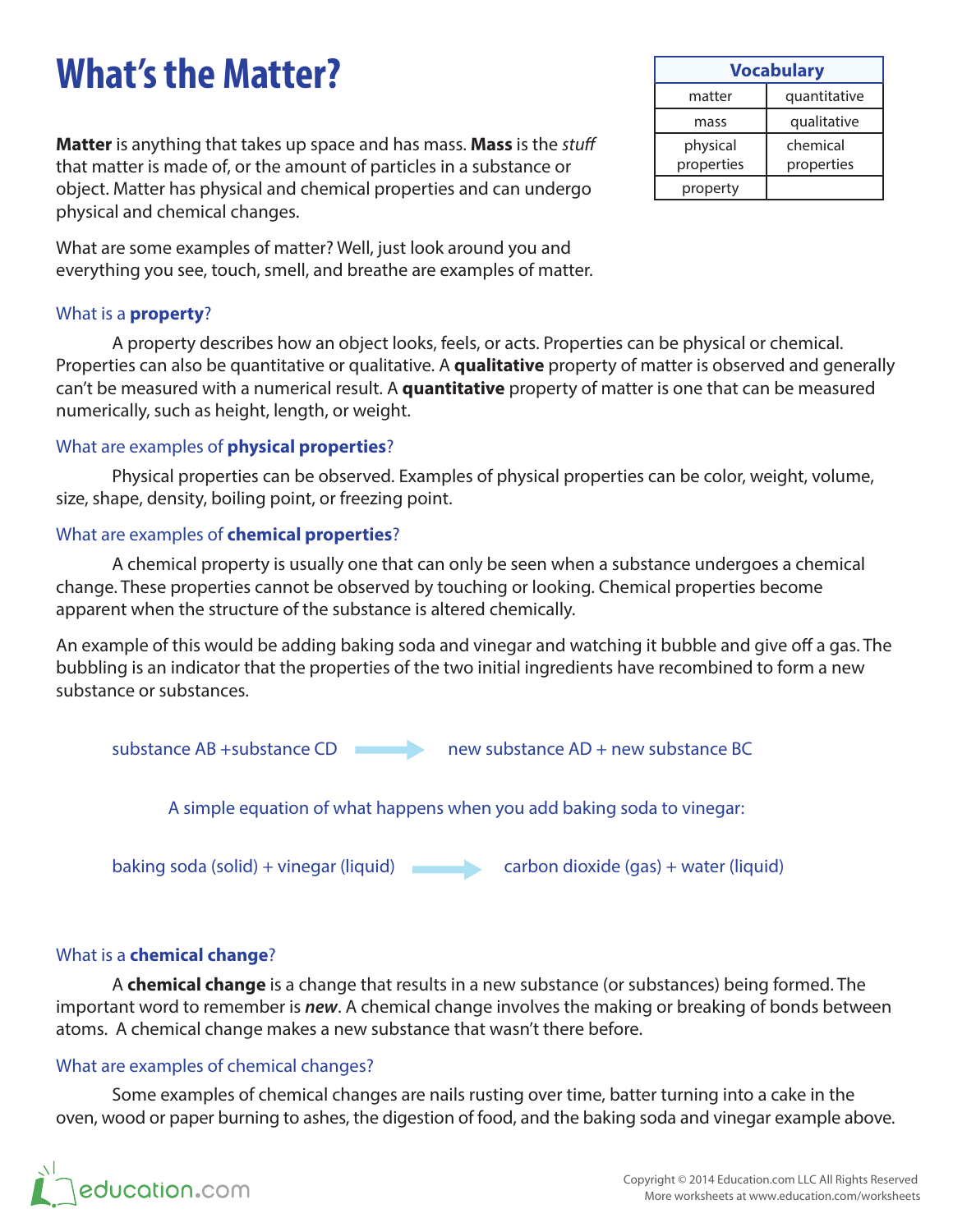### What is a **physical change**?

A **physical change** is a change in a state of matter. For example, when ice melts, the H<sub>2</sub>O molecule is going from a solid (ice) state to a liquid (water) state of matter. The actual molecule or the arrangement of the atoms has not changed—just its state of matter. A physical change can also be a change in appearance of matter. For example, a piece of paper is made of paper molecules, and when you tear the piece of paper in half, both halves are still made of paper molecules. The atoms and molecules that make up the substance are not physically changed.

## **Physical or Chemical Change?**

Put a check to indicate whether you think the item is a physical change or a chemical change.

|                                     | <b>Physical Change</b> | <b>Chemical Change</b> |
|-------------------------------------|------------------------|------------------------|
| ice melting                         |                        |                        |
| cutting a pineapple into pieces     |                        |                        |
| adding vinegar to baking soda<br>3. |                        |                        |
| 4. a piece of rusting metal         |                        |                        |
| 5. a campfire                       |                        |                        |
| 6. crumbling a piece of paper       |                        |                        |
| sour milk                           |                        |                        |
| shattering a drinking glass<br>8.   |                        |                        |
| 9. dissolving sugar in water        |                        |                        |
| burning paper<br>10.                |                        |                        |
| boiling water                       |                        |                        |
| 12. burning a match                 |                        |                        |



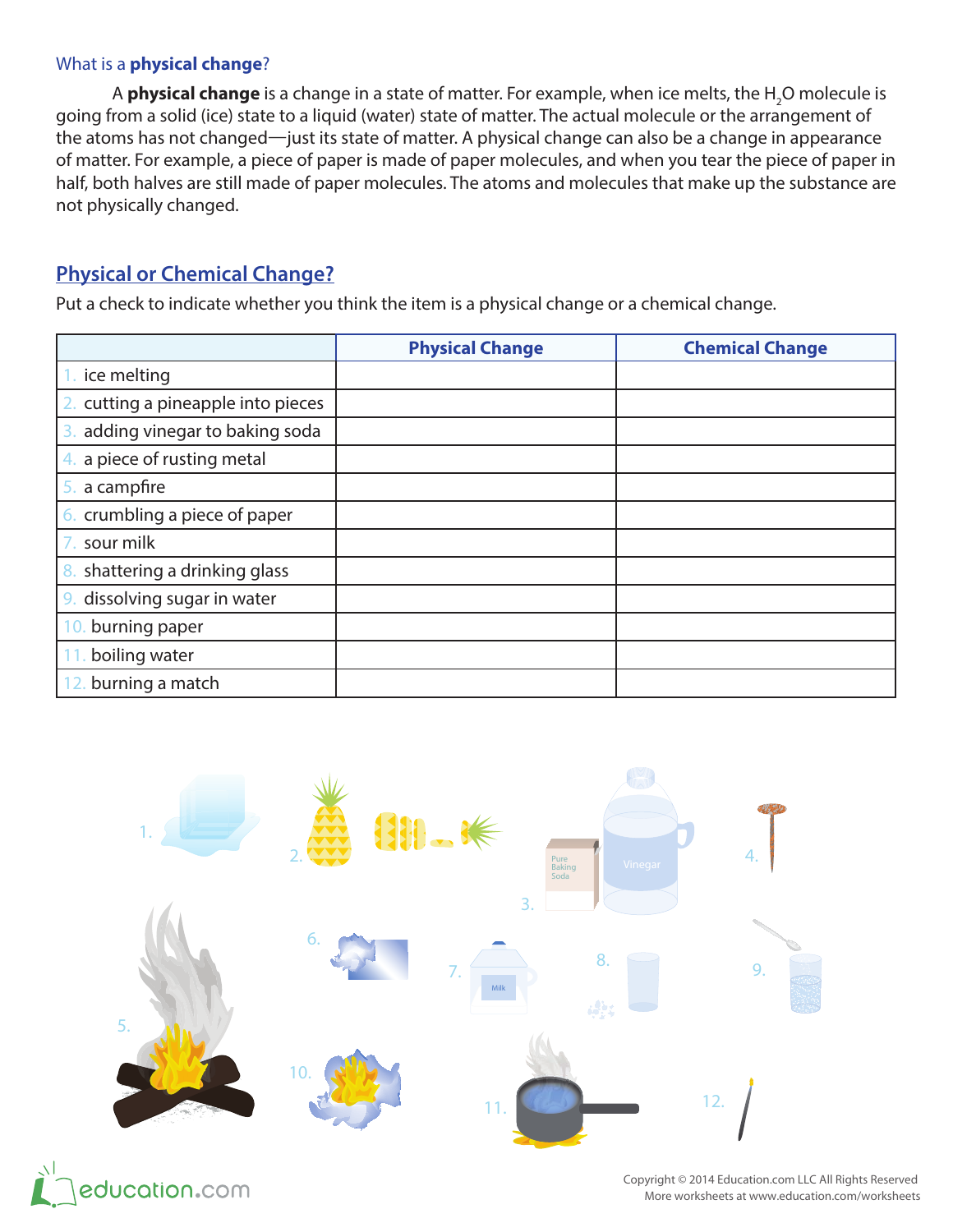## **Try This Experiment**

How do you know that a gas is produced as a result of mixing baking soda and vinegar?

## **Materials**

- ¼ cup (56 grams) of baking soda
- ¼ cup (60 milliliters) of vinegar
- 1 small, empty water bottle
- 1 balloon
- 1 funnel

### **Procedure**

- 1. Stretch the balloon out before using it.
- 2. Using the funnel, fill the balloon with the baking soda.
- 3. Pour the vinegar into the empty water bottle.

4. Attach the opening of the balloon to the mouth of the water bottle—be careful not to get any baking soda into the bottle.

5. Count to three and lift up the part of the balloon that contains the baking soda so that the baking soda falls into the bottle.



## **Questions**

 $\overline{\phantom{0}}$ 

- 1. What are the physical properties of the baking soda?
- 2. What are the physical properties of the vinegar?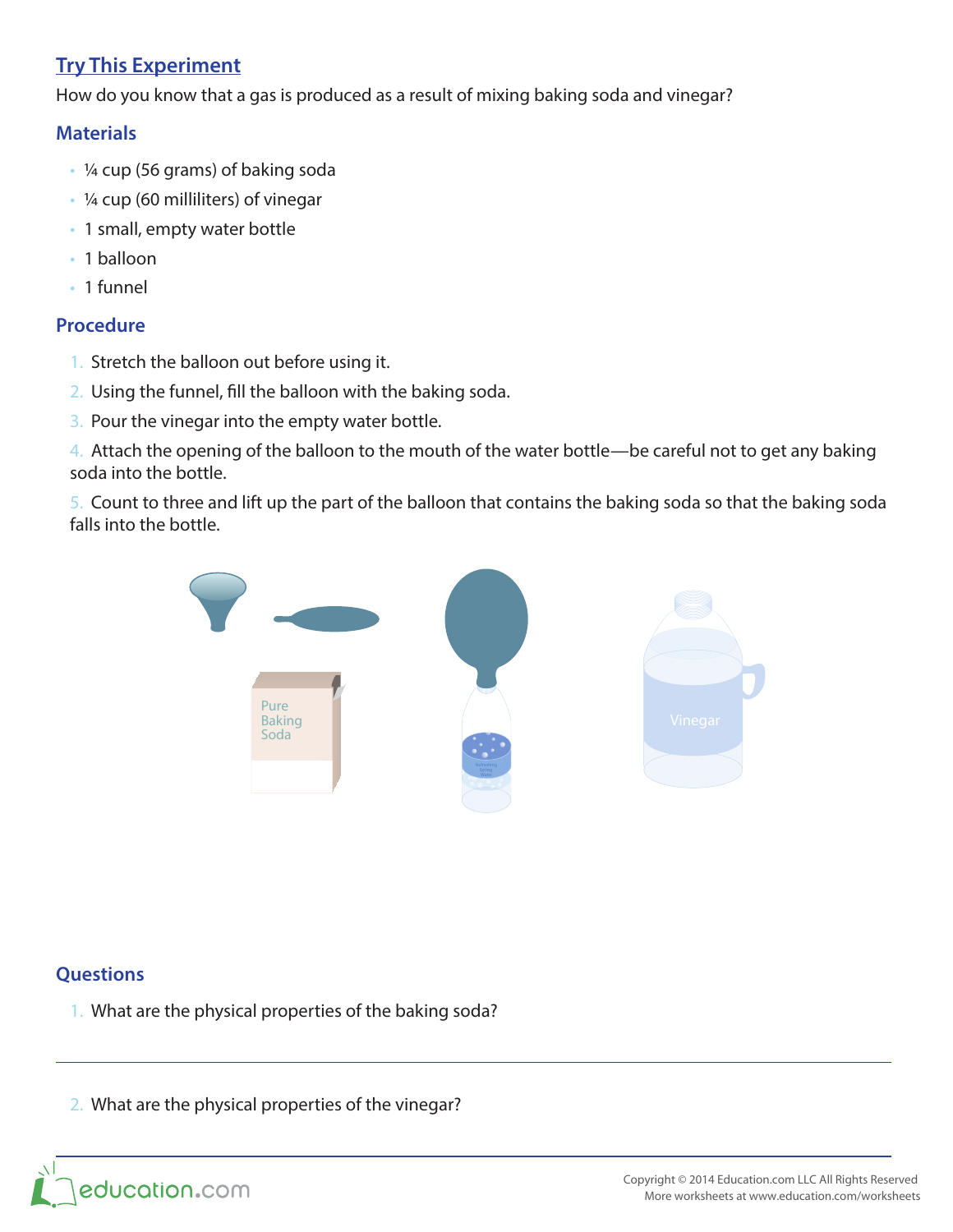3. What happened inside the water bottle when you added the baking soda to the vinegar? What did you see in the bottle?

4. Did anything happen to the balloon? If so, what do you think caused it?

5. What type of change occurred inside the bottle when you added the baking soda to the vinegar?

6. Fill in the definitions in the vocabulary box below.

| <b>Vocabulary</b> |  |  |
|-------------------|--|--|
| matter            |  |  |
| mass              |  |  |
| property          |  |  |
| qualitative       |  |  |
| quantitative      |  |  |
| physical change   |  |  |
| chemical change   |  |  |



 $\overline{\phantom{a}}$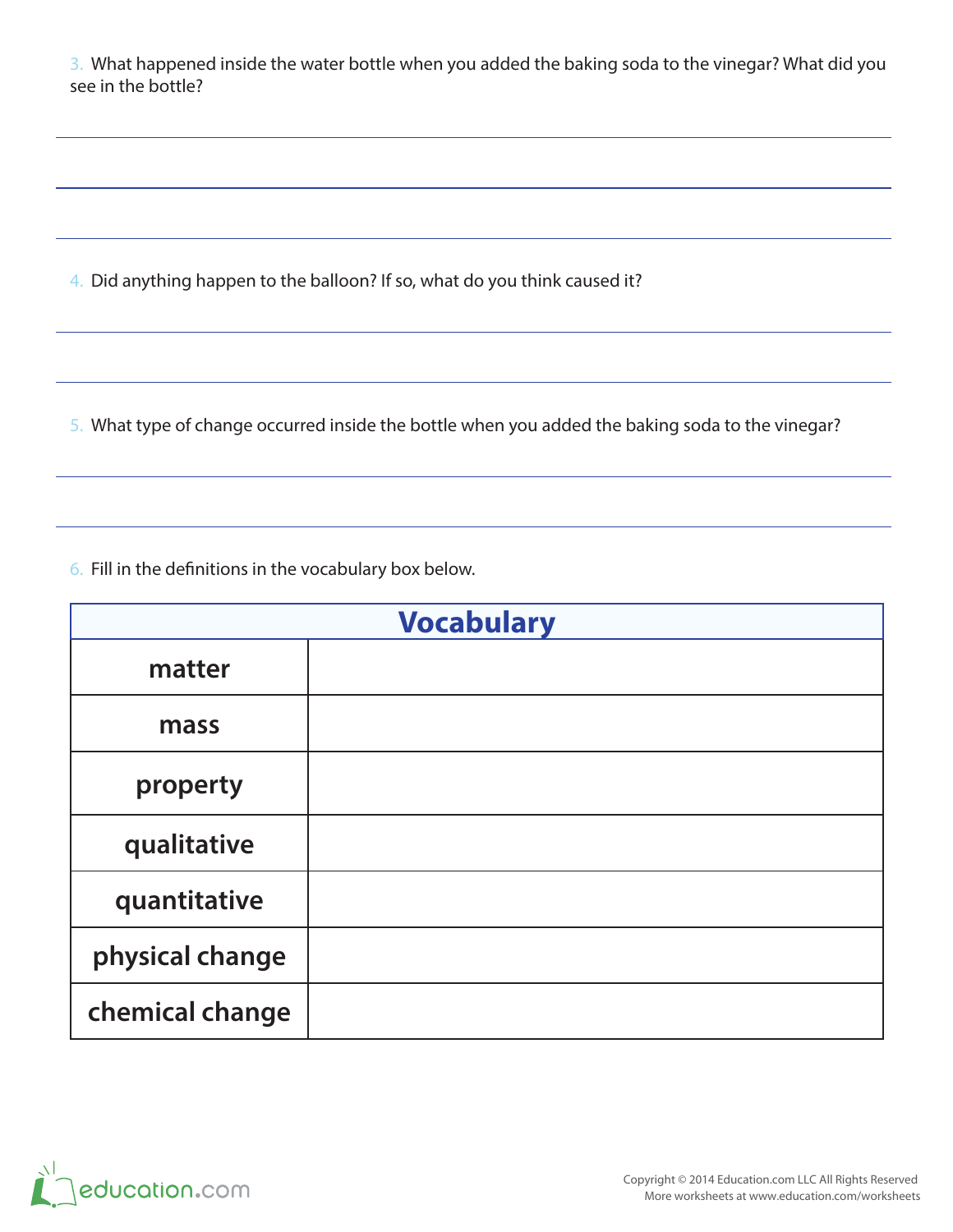## **Answers with explanations**

|                                    | <b>Physical</b><br><b>Change</b> | <b>Chemical</b><br><b>Change</b> | <b>Explanation</b>                                                                                                                                                                                         |
|------------------------------------|----------------------------------|----------------------------------|------------------------------------------------------------------------------------------------------------------------------------------------------------------------------------------------------------|
| 1. ice melting                     |                                  |                                  | This is a physical change because $H_2O$ is<br>changing from a solid state to a liquid state.<br>The $H2O$ molecule remains the same, just in a<br>different state of matter.                              |
| 2. cutting a pineapple into pieces | $\sqrt{}$                        |                                  | This is a physical change. The molecules<br>that make up the pineapple are not being<br>changed-just their size is being changed.                                                                          |
| 3. adding vinegar to baking soda   |                                  | $\sqrt{}$                        | This is a chemical change because a new<br>substance is being produced-the carbon<br>dioxide gas and atoms are being rearranged.                                                                           |
| 4. a piece of rusting metal        |                                  | √                                | This is a chemical change because the iron in<br>the nail is being changed into a new substance:<br>rust.                                                                                                  |
| 5. a campfire                      |                                  | $\sqrt{}$                        | This is an example of a chemical change<br>because the burning wood is being changed<br>into new substances: smoke and ash.                                                                                |
| 6. crumbling a piece of paper      | √                                |                                  | This is an example of a physical change<br>because the paper molecules are the same.<br>The appearance of the paper is the only thing<br>changing.                                                         |
| 7. sour milk                       |                                  | $\sqrt{}$                        | This is an example of a chemical change<br>because the atoms of the milk have been<br>rearranged to form a new substance: sour milk.<br>You cannot do anything to the milk to get rid of<br>the sour part. |
| 8. shattering a drinking glass     |                                  |                                  | This is an example of a physical change<br>because the actual pieces of glass are not<br>being changed. They are just being broken into<br>smaller pieces.                                                 |
| 9. dissolving sugar in water       | $\sqrt{}$                        |                                  | This is a physical change because there is NO<br>new substance being formed. When you mix<br>sugar with water, you simply get sugar water.                                                                 |
| 10. burning paper                  |                                  | $\sqrt{}$                        | This is an example of a chemical change be-<br>cause two new substances are formed: smoke<br>and ash.                                                                                                      |
| 11. boiling water                  | $\sqrt{}$                        |                                  | This is an example of a physical change because<br>the $H2O$ is changing to another state of matter<br>(liquid to gas). No new substance is formed. The<br>molecules of water are just spaced out more.    |
| 12. burning a match                |                                  | $\sqrt{}$                        | This is an example of a chemical change. The<br>match head changes into ash and smoke and<br>you cannot use the match again.                                                                               |